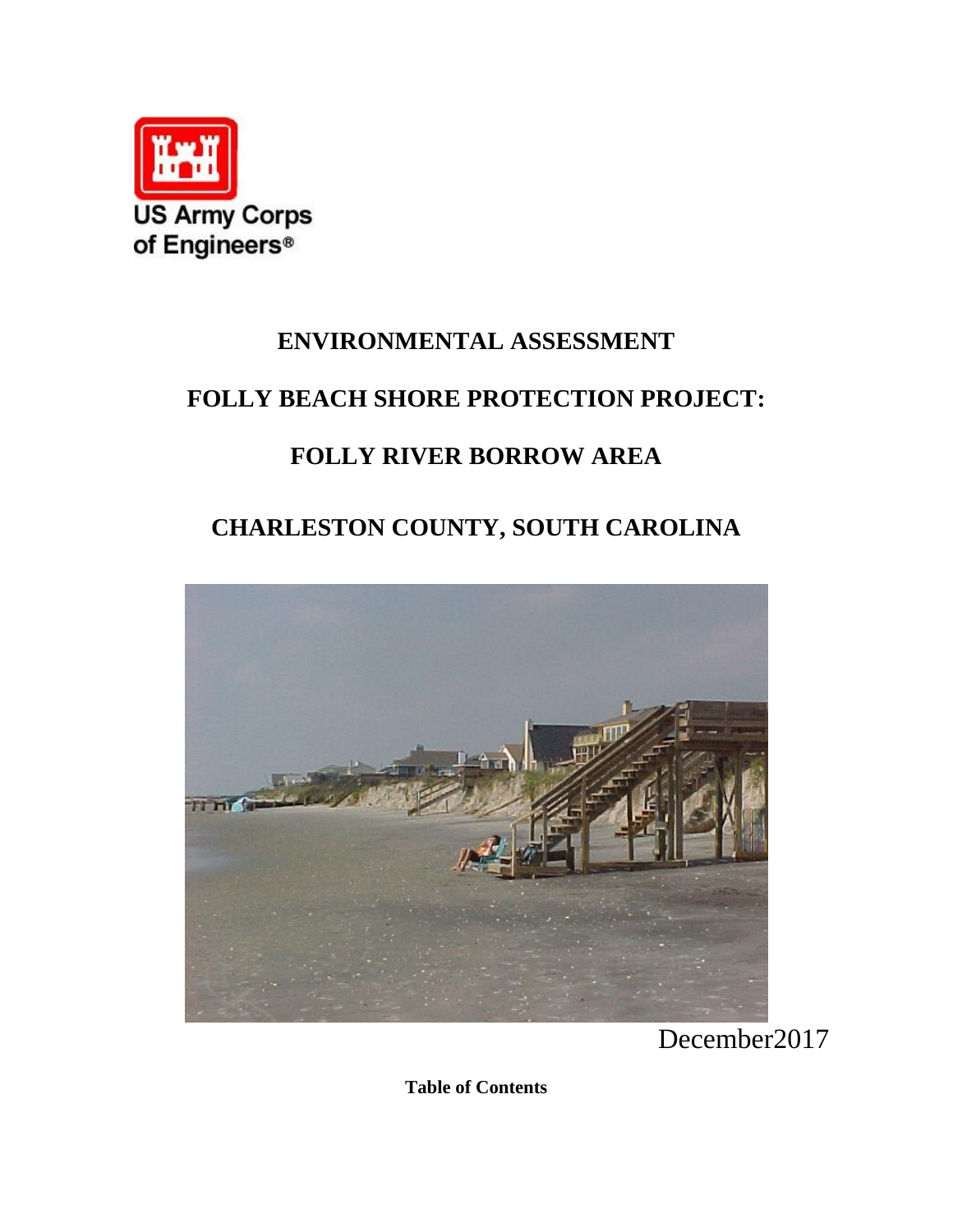- 1. Purpose and Need for Document
- 2. Renourishment Trigger and Project Authorization
- 3. Description of Proposed Action in the Folly River Figure 1. Location of Proposed Folly Beach Shore Protection Project Area Figure 2. Location of Proposed Borrow Area in Folly River, SC
- 4. Alternatives Analysis No Action Use of Sand from Outer Continental Shelf Use of Sand from the Folly River Borrow Area
- 5. Environmental Consequences Coastal Barrier Resources System Water Quality Benthic Resources Essential Fish Habitat Threatened and Endangered Species Table 1. Federally Listed Threatened and Endangered Species in Charleston County, SC Cultural Resources Coastal Zone Consistency
- 6. Public Coordination
- 7. Conclusion
- 8. References

Appendices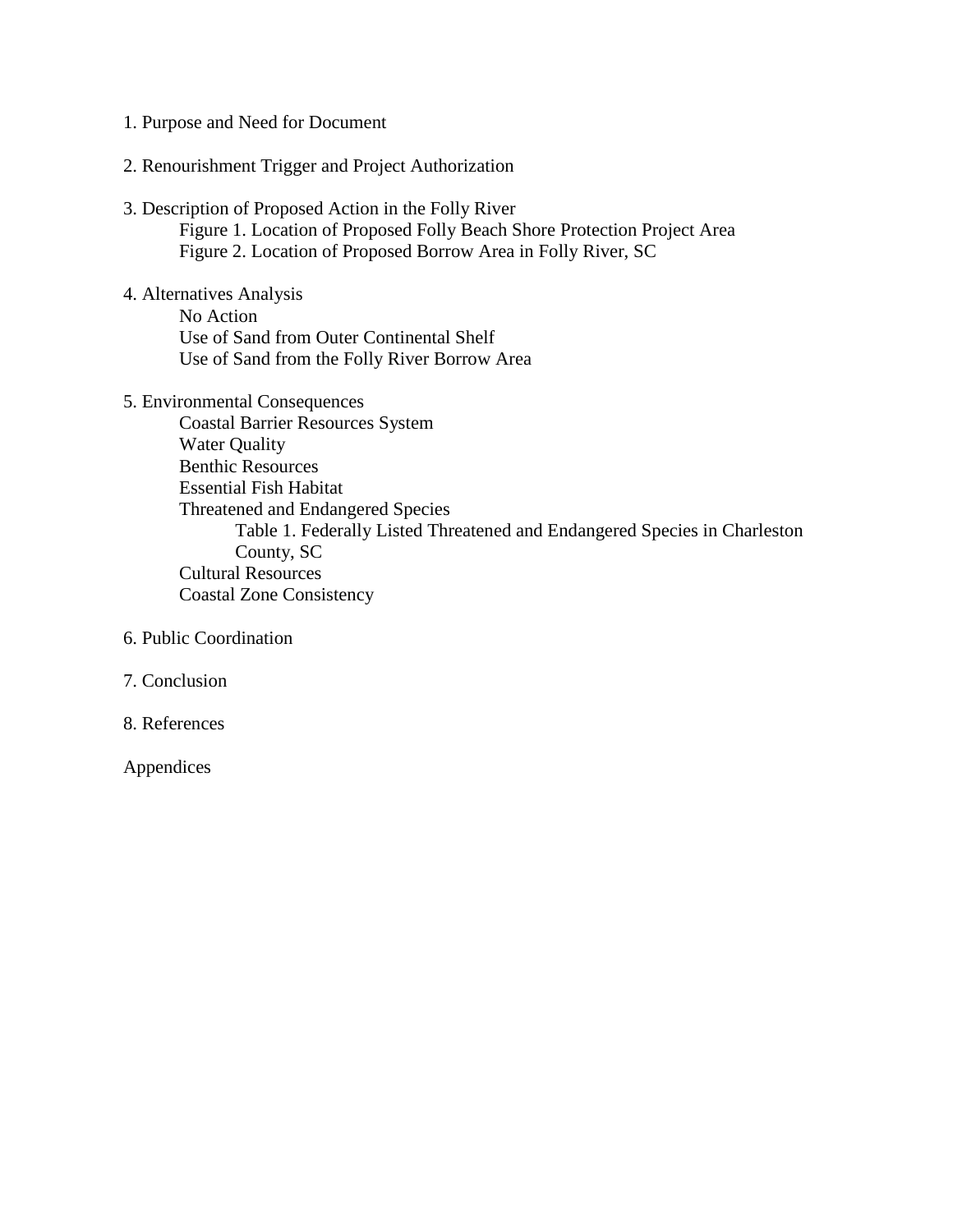### **Environmental Assessment**

### **Folly Beach Shore Protection Project: Folly River Borrow Area**

#### **1. Purpose and Need for this Document**

Pursuant to the National Environmental Policy Act (NEPA) of 1969, this Environmental Assessment (EA) represents the position of the US Army Corps of Engineers, Charleston District (USACE) regarding the environmental impacts for the extraction and transportation of material from the Folly River, South Carolina for emergency rehabilitation of Folly Beach, as part of the existing Folly Beach Shore Protection Project (Project). The proposed emergency rehabilitation is needed to repair damages from Hurricane Matthew and Hurricane Irma.

The Project was authorized by Section 501 of the Water Resources Development Act of 1986, Public Law 99-662, as amended, and modified by the Energy and Water Development Appropriations Act of 1992, Public Law 102-104. The purpose of the Project is to reduce damage to structures and shorefront property related to erosion and storms. Initial project construction was completed in 1993, and involved the placement of approximately 2.7 million cubic yards (cy) of sand on Folly Beach. The shoreline was nourished again in 2005 with approximately 2.3 million cy of sand. A partial renourishment occurred in 2007 with approximately 490,000 cy of sand. Folly Beach was nourished once again in 2014 with approximately 1.4 million cy of sand from an offshore borrow area. The borrow area was located in both state and federal waters and, as such, a lease from Bureau of Ocean Energy Management (BOEM) was obtained for the portion of the borrow area located in federal waters. For the proposed emergency partial renourishment, the USACE, with the City of Folly Beach (the Project's non-federal cost share sponsor), would place approximately 750,000 cy of sand on the beach from a different borrow area, the Folly River. The Folly River borrow area was used during the initial construction of the Project in 1993. As part of a separate action, the City of Folly Beach plans to restore several groins in the Project area, and these two separate projects may overlap during construction.

The USACE described the affected environment and evaluated environmental effects for the Project in numerous previous NEPA documents, and the findings from the previous NEPA documents are generally still relevant as they relate to the placement of material on Folly Beach. Therefore, the findings from previous NEPA documents are not reproduced in this EA; however, specific details for the Project are provided in the following reports that are hereby incorporated by reference in accordance with 33 CFR 230.26(b) and 40 CFR 1502.21:

- o Environmental Impact Statement (EIS) for Beach Erosion Control and Hurricane Protection for Folly Beach, S.C. USACE, Charleston District, July 11, 1980.
- o Final Detailed Project Report, Charleston Harbor, Folly Beach, South Carolina; U.S. Army Corps of Engineers, Charleston District, South Carolina, August 1987.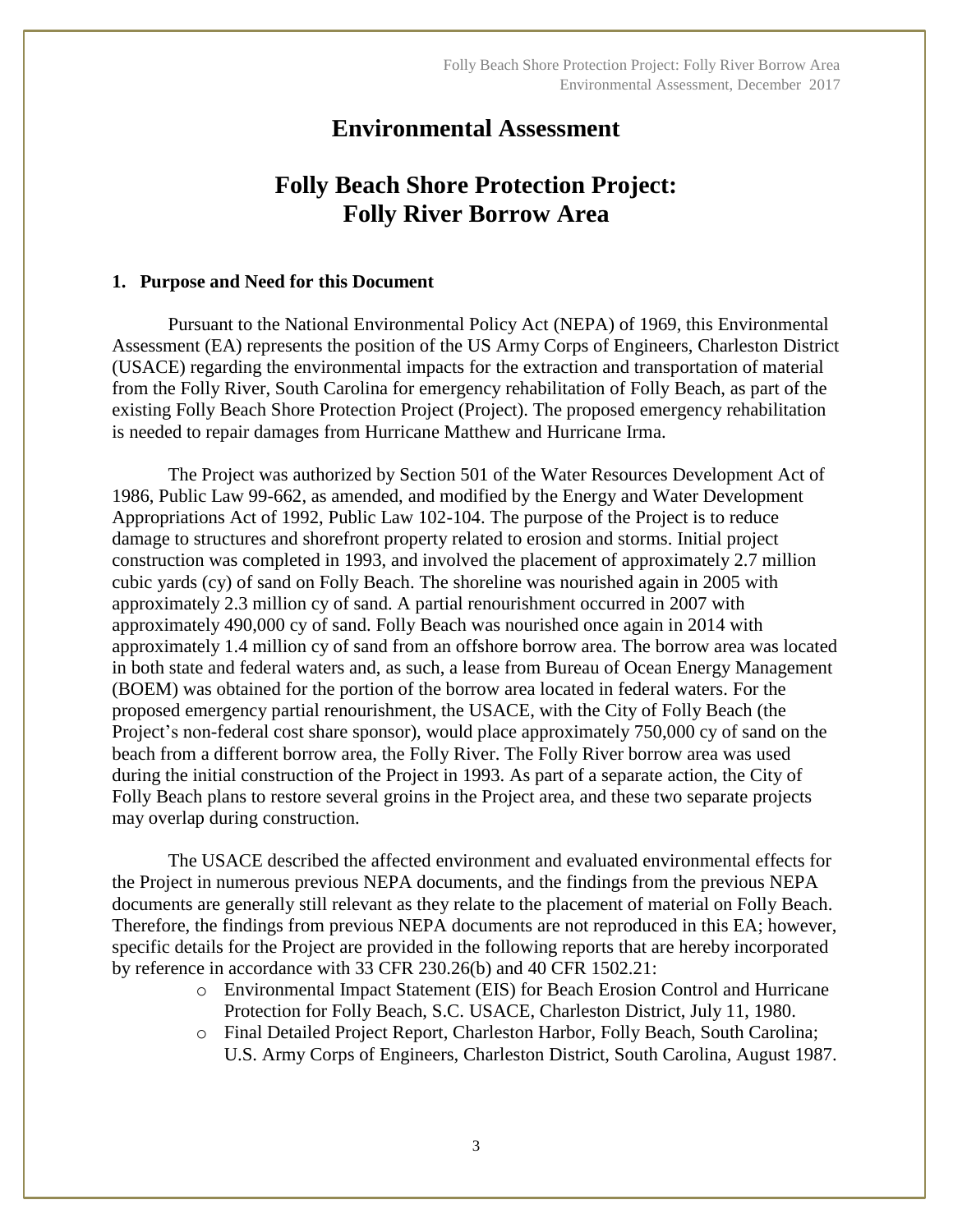- o Folly Beach, South Carolina, Special PED Report to Reevaluate Federal Justification for Storm Damage Reduction; U.S. Army Corps of Engineers, Charleston District, South Carolina, August 1988.
- o Folly Beach Shore Protection Project: Final Environmental Assessment; US Army Corps of Engineers, April 1991. (Appendix 1)
- o Folly Beach Shore Protection Project: Final Environmental Assessment; US Army Corps of Engineers, January 2005 EA. (Appendix 2)
- o Folly Beach Shore Protection Project: Final Environmental Assessment; US Army Corps of Engineers and Bureau of Ocean Energy Management, November 2013 EA. (Appendix 3)
- o Folly Beach Shore Protection Project: Finding of No Significant Impact (FONSI) November 2013. (Appendix 4)

This EA supplements the existing environmental analyses by addressing the borrow area in the Folly River. It documents the environmental impacts of dredging and transporting fill material from a designated area in the Folly River to Folly Beach as part of the emergency rehabilitation of the Project that resulted from impacts to life, property, and habitat from Hurricane Matthew and Hurricane Irma. The USACE has integrated the process of NEPA compliance with other environmental requirements, including the Coastal Zone Management Act (CZMA), Endangered Species Act (ESA), Magnuson-Stevens Fishery Management and Conservation Act (FCMA), and National Historic Preservation Act (NHPA). The intent of this EA is to determine whether the proposed resumption of use of the Folly River borrow area for purposes of this emergency rehabilitation of the Project involves a substantial change to the Project that is relevant to environmental concerns, or whether there are significant new circumstances or information relevant to environmental concerns and bearing on the proposed action or its impacts, either of which would warrant preparation of a supplemental EIS (33 CFR 230.13(b) and 40 CFR 1502.9(c)).

#### **2. Renourishment Trigger and Project Authorization**

The proposed action for the Project is part of the emergency rehabilitation pursuant to the Food Control and Coastal Emergency Act (P.L. 84-99), 33 USC 701n, as a result of a number of significant storm events.

In late September 2016, Hurricane Matthew developed in the Caribbean, intensifying to hurricane Category 5 status on October 1, 2016, when it began tracking towards the north. It weakened to Category 2 status on October 8, 2016 while located offshore of the Florida/Georgia border. It paralleled the Georgia and South Carolina coast, making landfall as a Category 1 storm near McClellanville, SC. Hurricane Matthew reemerged offshore just south of Myrtle Beach, SC as a Category 1 storm and tracked northeast, paralleling the North Carolina coast while transitioning to extra-tropical status.

Rehabilitation from Hurricane Matthew impacts was approved under PL 84-99 in April 2017. In some areas, specifically from  $8<sup>th</sup>$  St. East to the northern end of the project limits, the  $8$  ft. berm was completely eroded due to the storm events. Prior to initiation of the approved post-Hurricane Matthew rehabilitation, the Folly Beach project was impacted again, this time by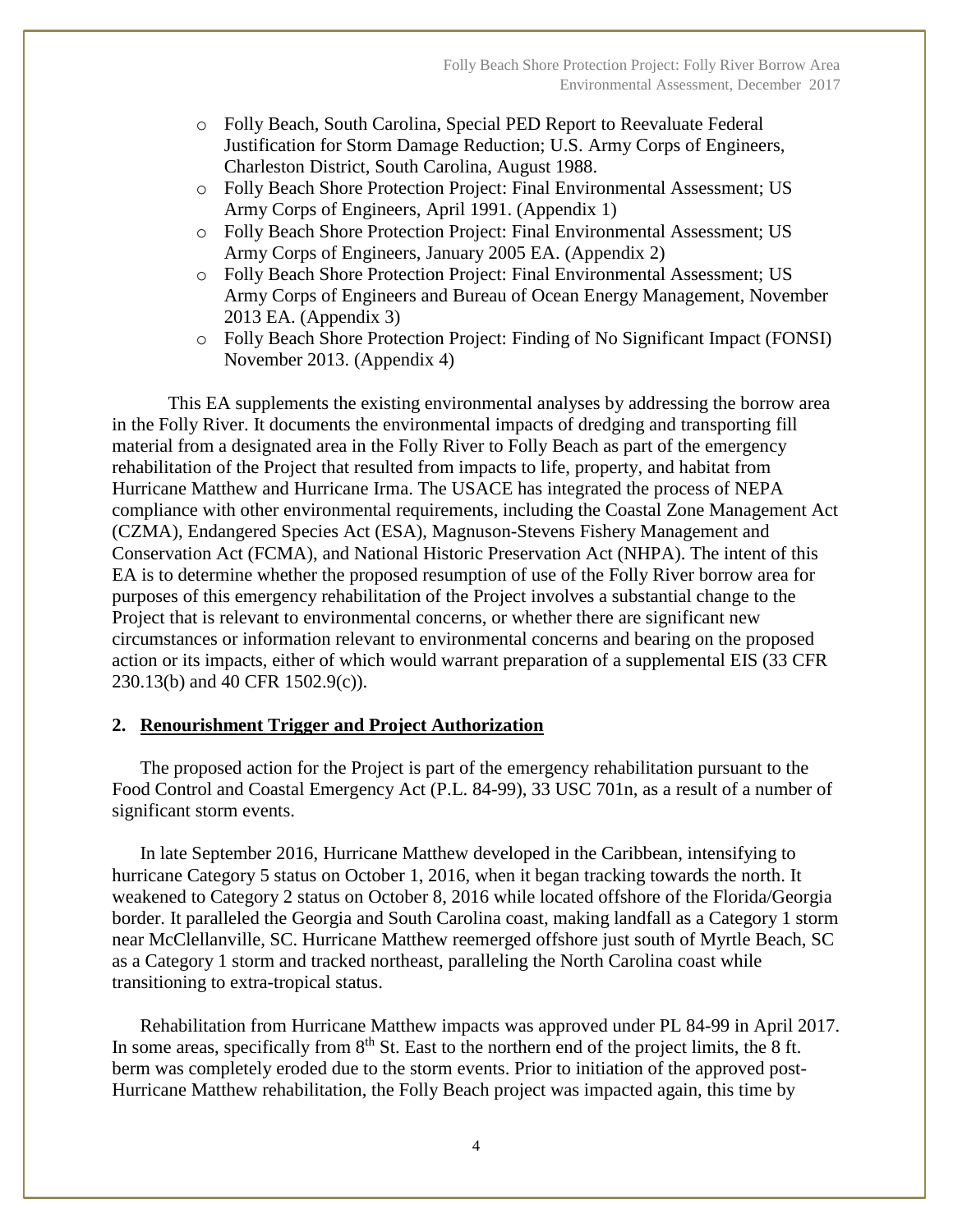Hurricane Irma during mid-September 2017. Hurricane Irma made landfall along the Southwest Florida coast as a major, Category 3 hurricane on September 10, 2017, and traveled northward impacting shorelines along the south Atlantic coast from Florida through the Carolinas. Significant beach erosion and scarping of the primary berm occurred along the majority of the project shoreline. Hurricane Irma resulted in loss of dune and berm sand along the oceanfront of Folly Beach.

As a result of these extraordinary storms, Folly Beach suffered significant erosion of the beach and dune system. The Project is currently below its authorized level of protection. Absent rehabilitation, public and private infrastructure is vulnerable to damage and the life and safety of residents and visitors is at risk.

The proposed emergency rehabilitation will place approximately 750,000 cy of sand on the north end of Folly Beach to restore it to pre-storm conditions, and completely fill the authorized construction template. Source material will come from a borrow area in the nearby Folly River, which lies within the Bird Key Unit (M-07) of the Coastal Barrier Resources System established by the Coastal Barrier Resources Act [16 U.S.C. 3501 et seq.] The Folly River was used as the borrow area for initial construction of the Project; NEPA analysis and environmental clearances were completed at that time. With regard to its use specifically for this emergency rehabilitation of Folly Beach, USACE evaluated the potential borrow area, and believes that the proposed sand use for this emergency rehabilitation from within the Bird Key Unit of the CBRS is consistent with the purposes of the CBRA. Following Hurricane Matthew, the USACE consulted with and officially requested concurrence from the US Fish and Wildlife Service (USFWS), as the federal agency responsible for administering CBRA, on April 28, 2017. In a letter dated July 28, 2017, the USFWS concurred that the proposed project is allowable under the CBRA. Copies of these letters are included in Appendix 5 for reference.

#### **3. Description of Proposed Action in the Folly River**

The rehabilitation of the Project pursuant to Public Law 84-99 will repair the northeast end of the beach to the pre-storm condition. This includes placement of 306,428 cy of material for the beach fill lost due to Hurricane Matthew and 445,441 cy of material resulting from damage during Hurricane Irma in 2017, from a designated borrow area in the Folly River. Approximately 13,000 linear feet of shoreline will be renourished, extending from  $8<sup>th</sup>$  Street East to the last groin past the last structure on the east end of the island (see Figure 1).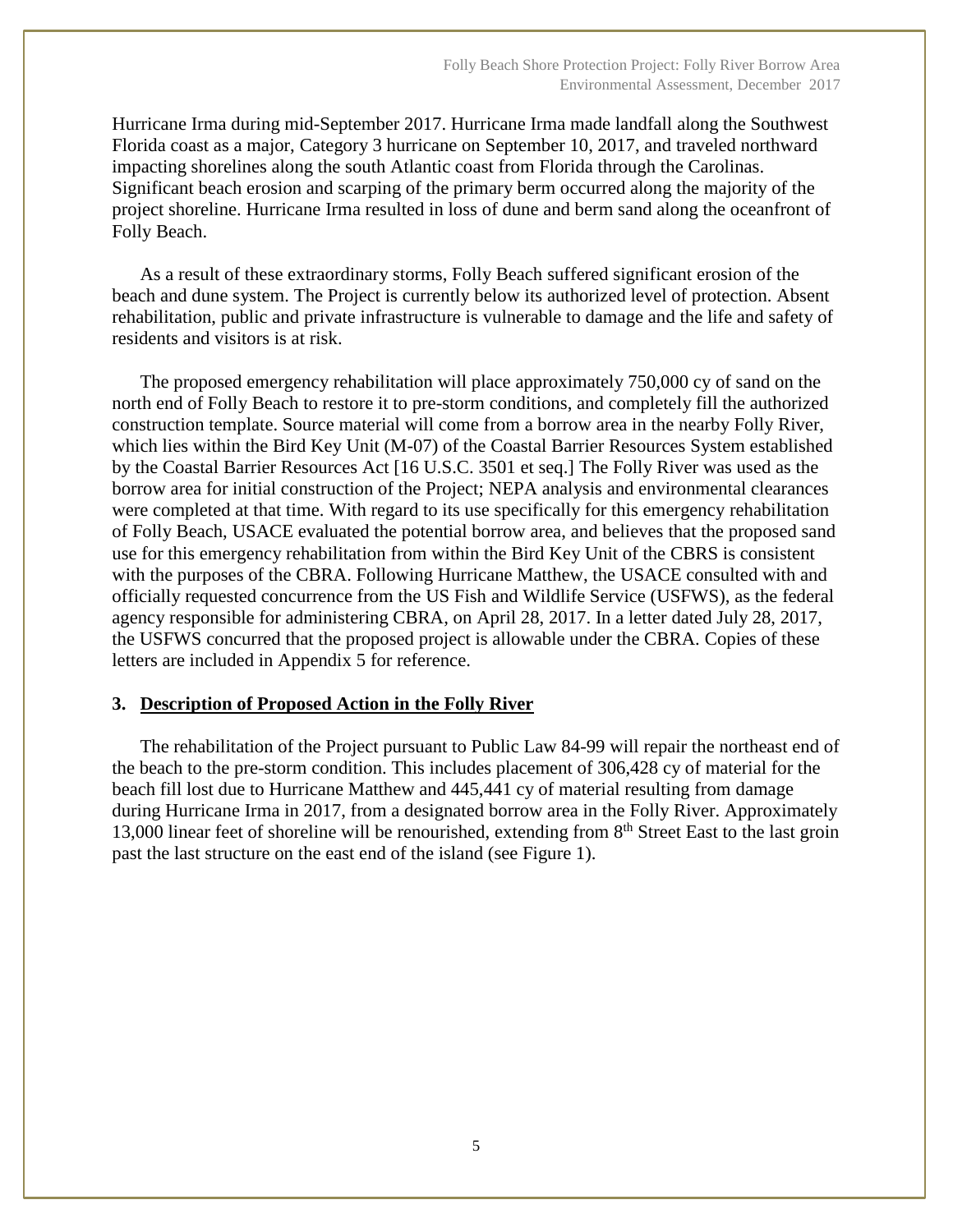Folly Beach Shore Protection Project: Folly River Borrow Area Environmental Assessment, December 2017



**Figure 1. Location of Proposed Folly Beach Shore Protection Project Area**

The Folly River is not a new borrow area; it was used as a source for initial Project construction in 1993. During formulation of the initial Project, the Follow River site was determined to be the most suitable and least costly source of nourishment, while having limited environmental impacts. The designated borrow area in the Folly River for the emergency rehabilitation is located near the southern end of Folly Beach in the Bird Key Unit of the CBRS (see Figure 2). Recent vibracore sampling and lab testing confirm that beach quality material for Folly Beach is present.

The river channel and portions of the channel shoulder will be dredged by means of a hydraulic cutter head dredge that will transport the sand through a pipeline. To minimize impacts to the beach and the environment, the City of Folly Beach requested the pipeline extend through the Folly River. It will run from the borrow area in the Folly River through the channel to an area across from the Washout. Several nearby private property owners are willing to grant easements to the City of Folly Beach to run the pipeline from the channel through their property to the beach. The South Carolina Department of Transportation will allow the USACE's contractor to cut the road and place the pipeline and small bridge so that it will limit impacts to the public. The material from the pipeline will be pumped along the beach.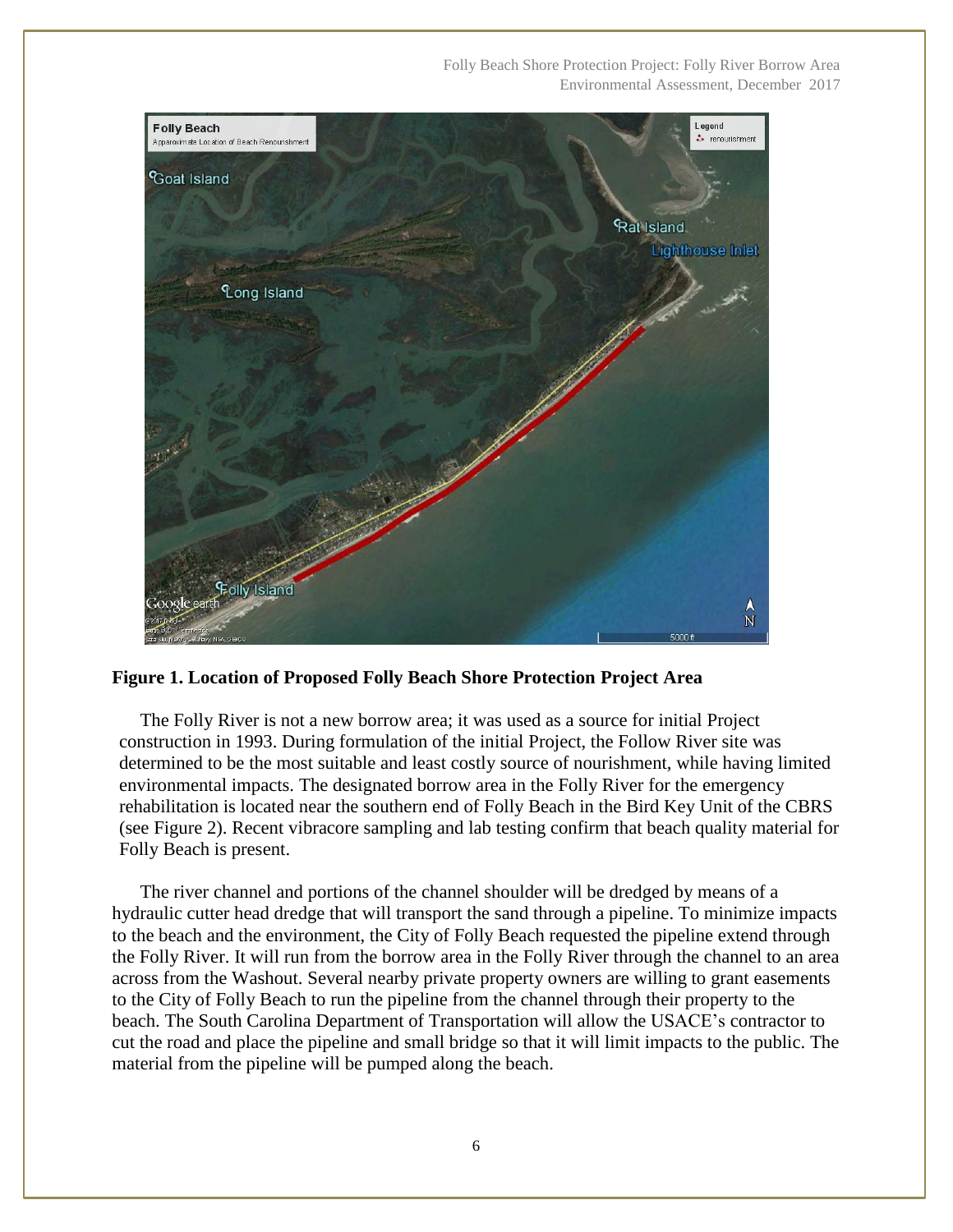Folly Beach Shore Protection Project: Folly River Borrow Area Environmental Assessment, December 2017



**Figure 2. Location of Proposed Borrow Area in the Folly River, SC**

The Project also includes an option to add an additional estimated 250,000 cy of material from the Folly River navigation channel to the beach, and to add up to 40,000 cy of sand to nearby Bird Key Stono Seabird Sanctuary (the Sanctuary) to benefit piping plovers and other resident birds, provided and to the extent that an appropriate location and specifications are identified. Any material placed on the Sanctuary will be completed prior to mid-March 2018 at the request of the USFWS and at an appropriate location (see more in Section 5 below).

Due to the emergency nature of this renourishment and the associated funding constraints, the anticipated project schedule is expected to occur from January to September 2018. However, this schedule could change due to contractual issues, inclement weather, equipment failure, or other unforeseen difficulties.

#### **4. Alternatives Analysis**

The original 1987 Final Detailed Project Report evaluated a total of six nonstructural and six structural alternatives, and a no action alternative. Based upon a combination of economic, engineering, and environmental factors, the USACE selected beach nourishment as the alternative that would best meet the needs for the Project over the authorized life of the Project. Following Hurricanes Matthew and Irma, alternatives of no action; rehabilitation to pre-storm condition using off-shore sources; and the selected Project action to rehabilitate to pre-storm condition using material from the Folly River were considered.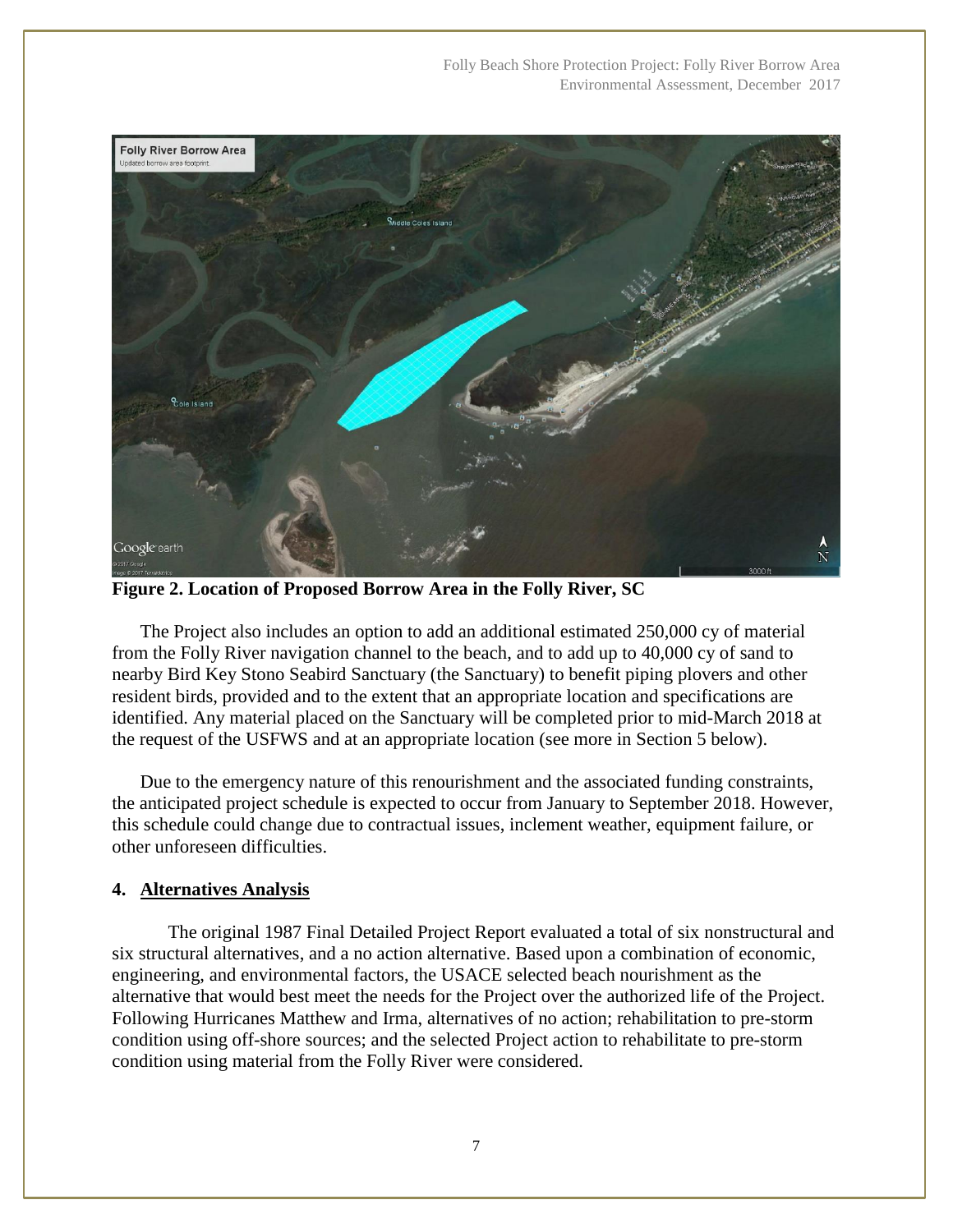#### 4.1 No Action

Due to the severe erosion that has resulted from storms described in Section 2 above, and because of the Federal Government's commitment to renourish the beach when necessary over the authorized life of the project, the No Action alternative does not meet the purpose and need for the Project. The No Action alternative will leave lives, property, and significant infrastructure and habitat vulnerable and at risk.

- 4.2 Use of Sand from the Outer Continental Shelf (OCS) This alternative was eliminated because it is too costly, and the quantity of quality sand is low. In April 2017, the USACE prepared a Limited Re-evaluation Report (LRR) for the Folly Beach Shore Protection Project to investigate potential borrow areas for beach quality material for the remainder of the authorized project life, which currently ends in year 2042 (Appendix 6). The study found that the projected cost difference between using OCS borrow areas would be approximately \$25 million per renourishment project more than using areas within the Bird Key Unit of the CBRS. The study also found there is less beach-quality sand remaining available offshore compared with beach-quality sand readily available within the CBRS unit.
- 4.3 Use of Sand from the Folly River

Use of Sand from the Folly River is the proposed action. The sand use from the Folly River within the Bird Key Unit of the CBRS is consistent with the purposes of the CBRA, and will not encourage the development of the Unit. The sand placement site (Folly Beach) is adjacent to the Bird Key Unit of the CBRS and there is a littoral sand transport link between the two sites as demonstrated by the fact that the sand placed on Folly Beach in previous beach renourishment projects has moved into the Bird Key Unit. The 2017 LRR was able to identify potential borrow areas within the Bird Key Unit of the CBRS with quantities of beach compatible sand for the proposed Project. The City of Folly Beach has also independently assessed the availability of sufficient sand within the Bird Key Unit. The presence of threatened and endangered species in the Folly River is rare. Therefore, the proposed action is the most environmentally acceptable alternative, and also the most cost-efficient use of Federal dollars.

#### **5. Environmental Consequences**

**Background:** Pursuant to NEPA, the proposed action is being evaluated to document the potential environmental impacts that may result from using the Folly River for this emergency rehabilitation with respect to water quality, benthic resources, essential fish habitat, threatened and endangered species, cultural resources and coastal zone management consistency. As described in Section 1, this EA supplements previous NEPA documentation for the Project, including the original EIS and related documents, and EAs prepared in 1991, 2005, and 2013, which have been incorporated by reference. Previous NEPA documents have evaluated impacts to other resources, including aesthetics, recreation and tourism, air quality, noise, and cumulative impacts. The USACE also prepared a Biological Assessment (BA), and the USFWS issued a Biological Opinion, for the 2014 Folly Beach Shore Protection Project. Since the Folly River borrow area was not considered in the last EA, an amendment to the BA has been prepared by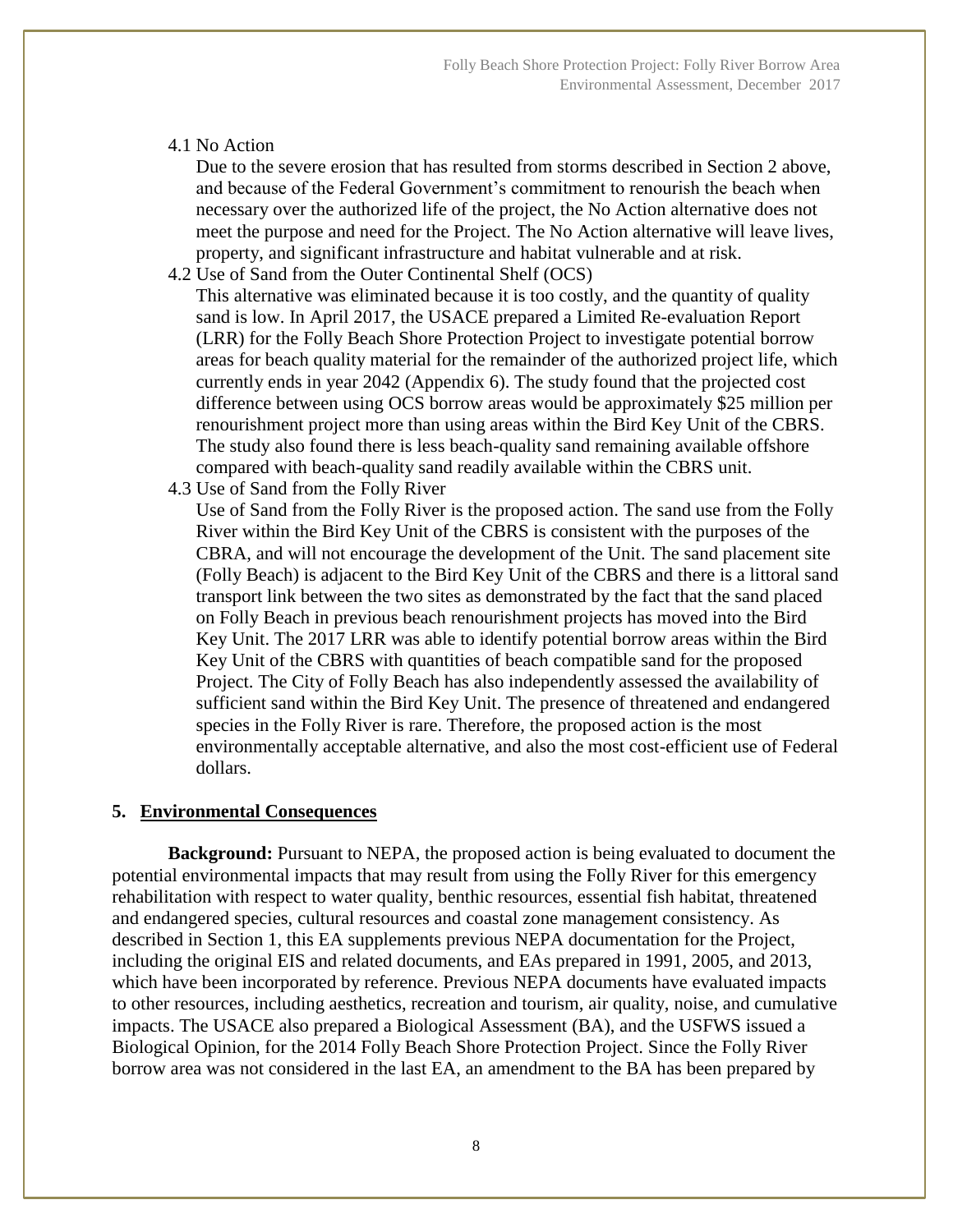the USACE and submitted to the USFWS (now included as Appendix 10).

**Coastal Barrier Resources System (CBRS):** As described in Section 2 of this EA, the Folly River borrow area for the proposed Project lies within the Bird Key Unit of the CBRS. By letter dated July 28, 2017, the USFWS determined that the proposed Folly Beach emergency rehabilitation "is an allowable use under the CBRA" (see Appendix 5). The USFWS letter also notes that the proposed project would benefit federally listed loggerhead sea turtles, red knot, and piping plovers.

As part of their determination, the USFWS recommended that the USACE consult with USFWS and the South Carolina Department of Natural Resources (SCDNR) before sand from the Bird Key Unit is placed on the Bird Key Stono Seabird Sanctuary. Although the July 28, 2017 letter from USFWS takes the position that the proposed Pproject would benefit resident birds of the Sanctuary and recommends periodic placement of sand, USFWS recommended that the USACE not hardpan the north side of the Sanctuary shoreline, as this would affect food sources such as horseshoe crabs, for the birds. The USACE is currently in contact with the USFWS and SCDNR to confirm the location for placement of material on Bird Key Stono Seabird Sanctuary so that it would minimize impacts and be most beneficial to birds.

**Water Quality:** Temporary degradation of water quality will occur at the dredging location, and during initial placement and removal of the pipeline. Increases in suspended sediment is typically restricted to the location, and does not persist once construction ceases. The Folly River is classified as Shellfish Harvestable Waters by the South Carolina Department of Health and Environmental Control (SCDHEC), which SCDHEC regulates to protect the health of consumers of shellfish.

In 1993, SCDHEC issued a Section 401 water quality certification for the Project, and SCDHEC re-validated the certification in 2005. Since that time, SCDHEC has issued a notice on Section 401 water quality certifications that stated that groin construction and beach nourishment have very few water quality impacts, and, in turn, SCDHEC has waived the requirement for Section 401 certifications for these projects (Appendix 7). Therefore, no new Section 401 water quality certification will be required for this emergency rehabilitation.

Section 404 of the Clean Water Act governs the discharge of dredged or fill material into waters of the U.S. Although the USACE does not process and issue permits for its own activities, the USACE authorizes its own discharges of dredged or fill material by applying all applicable substantive legal requirements, including public notice, opportunity for public hearing, NEPA, and application of the Section  $404(b)(1)$  guidelines. A Section  $404(b)(1)$  evaluation was completed for this project in 2005. The findings of that evaluation are still considered to be valid.

**Benthic Resources**: Beach renourishment projects take place in highly dynamic and harsh environments for organisms that inhabit them. Studies on recovery of infaunal communities at dredging sites show that recovery rates are variable, but the abundance and diversity of benthic fauna within the borrow areas frequently return to pre-nourishment levels relatively quickly, often within 1-2 year post-dredging recovery periods (Bowen and Marsh 1988; Jutte and Van Dolah 2000; Jutte et al. 2002; Naqvi and Pullen 1982).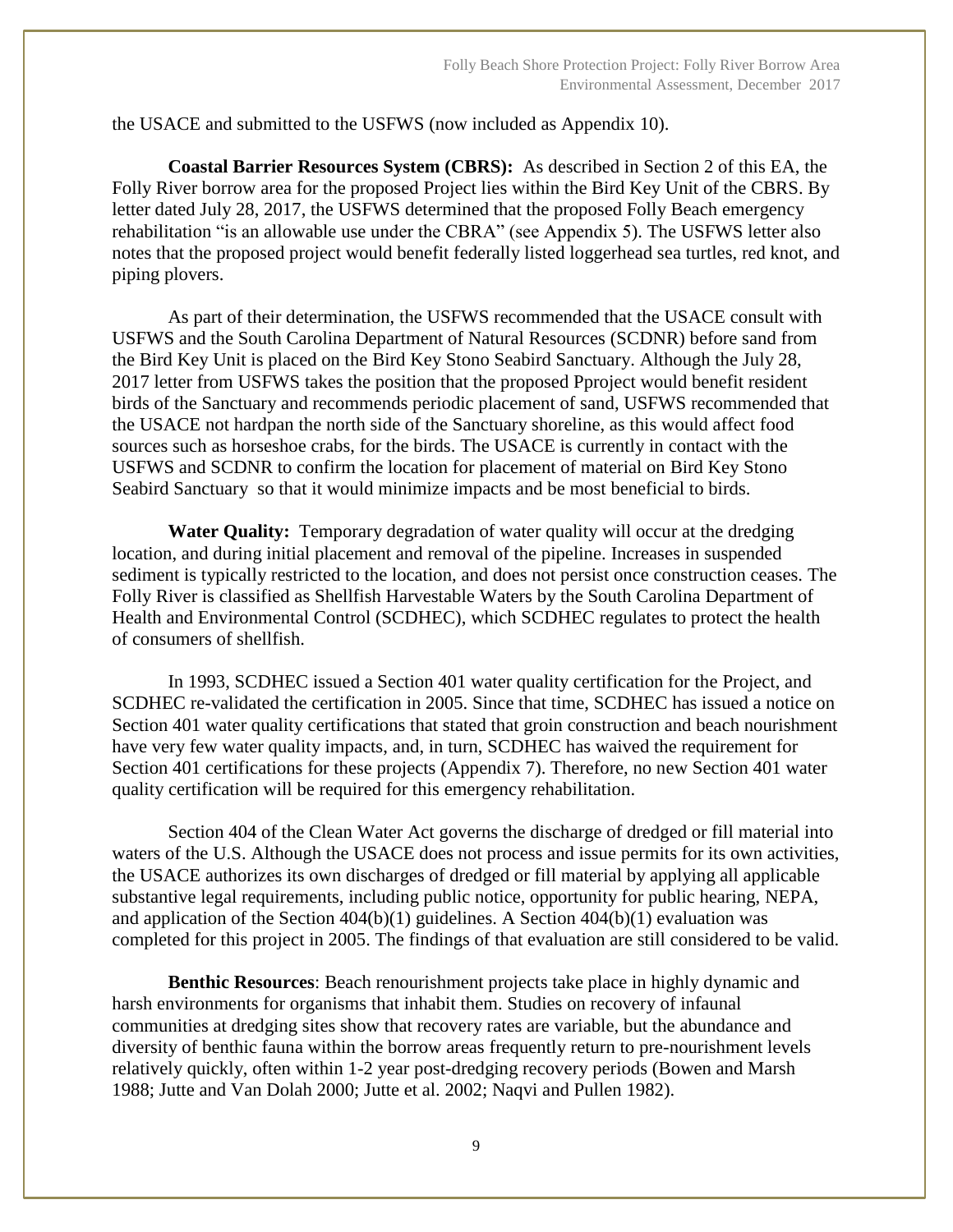**Essential Fish Habitat:** An Essential Fish Habitat (EFH) assessment was completed for the Project in 2013, as required by the Magnuson-Stevens Fishery Conservation and Management Act of 1976, and reauthorized in 2006. The objectives of the EFH assessment were to describe how the Project potentially influenced the quality of habitat designated by the NOAA National Marine Fisheries Service (NMFS) and the South Atlantic Fisheries Management Council. For the Folly River borrow area, designated EFH includes coastal unconsolidated sand/mud bottom and sargassum. There is no known hardbottom habitat (also known as "live bottom" because it supports a rich diversity of invertebrates which are refuges and food sources for fish and other marine life) in the Folly River. There is also no submerged aquatic vegetation (SAV) to impact, which has been an issue during sand transport in other beach renourishment projects. Marine and estuarine species and their associated EFH known to be present in the Folly River include coastal migratory pelagics, such as mackerals; snapper grouper complex fishes; two species of spiny lobster; summer flounder; bluefish; Atlantic butterfish; and multiple species of sharks. The project area also provides EFH for penaeid shrimp, wahoo, and golden crab.

Blue crabs, Eastern oyster, and other invertebrates can be found along the salt marsh edge and mudflats of the Folly River. Dredging will occur in the channel and along the shoulder below the MLLW line and not directly interfere with salt marshes or oyster reefs. The pipeline will also align the channel where possible, and floating pipelines will be used to limit impacts when crossing the marsh. This approach was successfully implemented during renourishment of the Folly Beach County Park.

No significant, long-term harm to any designated EFH is expected, and the proposed action will benefit many species longer term. Since no hard bottom or SAV habitat are found within the Folly River, no buffers or special considerations need to be given to species that use these habitats. Interaction with adjacent salt marsh and oyster habitat will be avoided to the extent possible. Ideally, construction activities would be confined to seasons of limited biological activity. Currently, the implementation of the proposed Project is planned to occur from approximately January to September 2018 due to the emergency need to repair the beach to its storm protection level for life and property. The USACE is in discussion with NOAA NMFS regarding the need for and scope of appropriate monitoring to assess any EFH-specific impacts from this emergency rehabilitation during a time of higher biological productivity.

**Endangered Species:** The presence of threatened and endangered species and their critical habitat have been considered for potential impacts of the proposed action within the Folly River. Federally listed threatened and endangered species either occurring, or possibly occurring, in Charleston County are found in Table 1.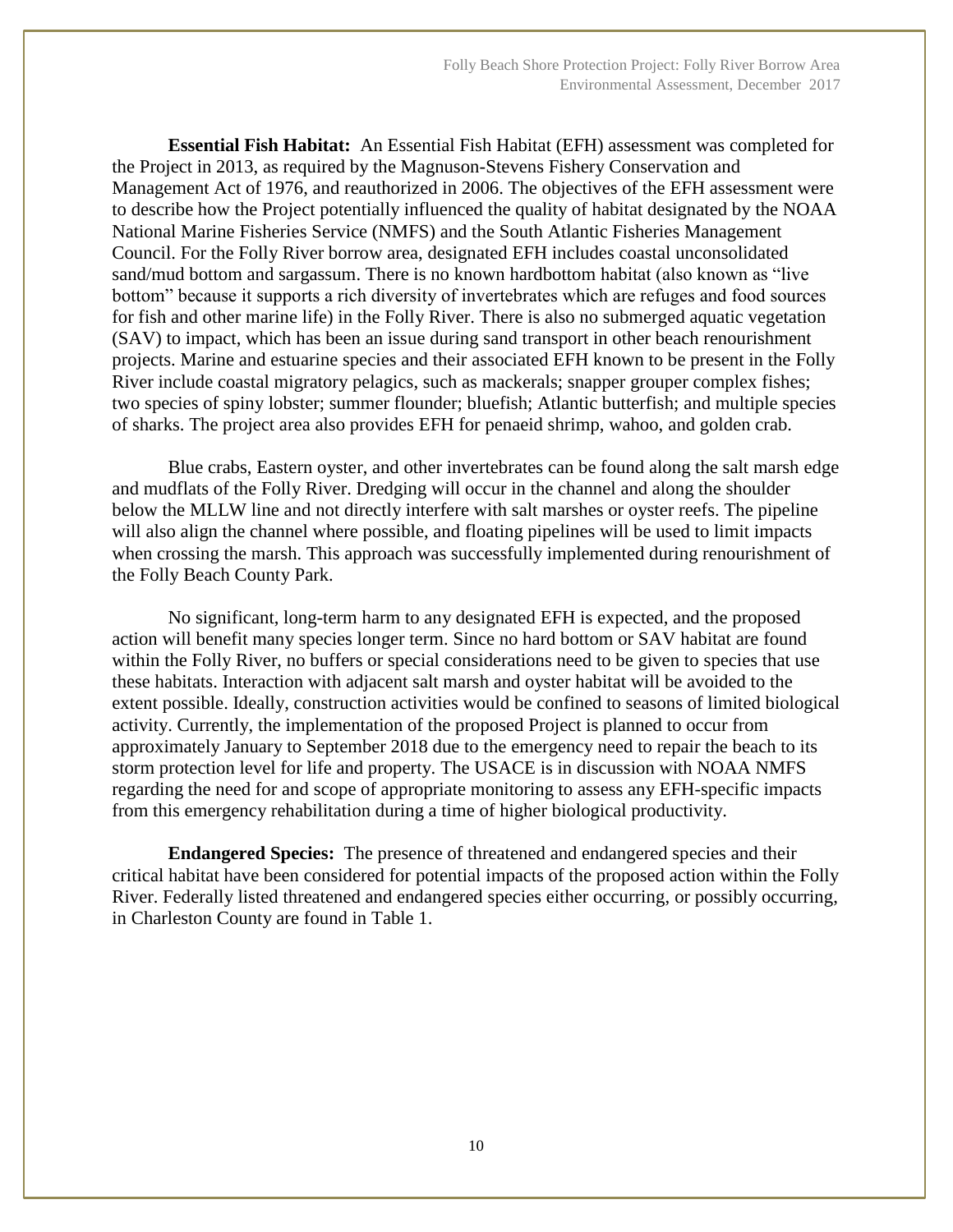| ו מטוס ז. ו בטבולתבנ ו בוט ובט ז ווולבת ובוזבט תוזט בוזטמוזטבולנט טו בטובט ווז<br><b>CHARLESTON COUNTY</b> |                                                          |                |
|------------------------------------------------------------------------------------------------------------|----------------------------------------------------------|----------------|
| <b>COMMON NAME</b>                                                                                         | <b>SCIENTIFIC NAME</b>                                   | <b>STATUS</b>  |
| Frosted flatwoods salamander                                                                               | Ambystoma cingulatum                                     | T, CH          |
| Bachman's warbler                                                                                          | Vermivora bachmanii                                      | $\overline{E}$ |
| Piping plover                                                                                              | Charadrius melodus                                       | T, CH          |
| Red-cockaded woodpecker                                                                                    | Picoides borealis                                        | E              |
| Wood stork                                                                                                 | Mycteria americana                                       | $T$ .          |
| Red knot                                                                                                   | Calidris canutus rufa                                    | T              |
| Atlantic Sturgeon*                                                                                         | Acipenser oxyrinchus                                     | E, CH          |
| Shortnose sturgeon*                                                                                        | Acipenser brevirostrum                                   | E              |
| Finback whale*                                                                                             | Balaenoptera physalus                                    | E              |
| Humpback whale*                                                                                            | Megaptera novaengliae                                    | E              |
| North Atlantic right whale*                                                                                | Balaena glacialis*                                       | E, CH          |
| Blue whale*                                                                                                | Balaenoptera musculus                                    | E              |
| Sei whale*                                                                                                 | Balaenoptera borealis                                    | E              |
| Sperm whale*                                                                                               | Physeter macrocephalus                                   | E              |
| West Indian manatee                                                                                        | Trichechus manatus                                       | E              |
| American chaffseed                                                                                         | Schwalbea americana                                      | E              |
| Canby's dropwort                                                                                           | Oxypolis canbyi                                          | E              |
| Pondberry                                                                                                  | Lindera melissifolia                                     | E              |
| Seabeach amaranth                                                                                          | Amaranthus pumilus                                       | T              |
| Green sea turtle*                                                                                          | Chelonia mydas                                           | T              |
| Hawksbill sea turtle*                                                                                      | Eretmochelys imbricata                                   | E              |
| Kemp's ridley sea turtle*                                                                                  | Lepidochelys kempii                                      | E              |
| Leatherback sea turtle*                                                                                    | Dermochelys coriacea                                     | E              |
| Loggerhead sea turtle*                                                                                     | Caretta caretta                                          | T, CH          |
| NOTES:<br>E - Federally Endangered<br>T - Federally Threatened                                             | CH - Critical Habitat<br>PCH - Proposed Critical Habitat |                |

**Table 1: FEDERALLY LISTED THREATENED AND ENDANGERED SPECIES IN** 

E - Federally Threatened CH - Critical Habitat PCH - Proposed Critical Habitat PCH - Proposed Critical Habitat<br>Frese species are either under the jurisdiction of National Marine Fisheries Service (NMFS) or their jurisdicti solely under the jurisdiction of US Fish and Wildlife Service.

The proposed action will not affect any listed species occurring in forested or freshwater habitats. Thus, the red-cockaded woodpecker, Bachman's warbler, forested flatwoods salamander, Canby's dropwort, Pondberry, American chaffseed, and bog asphodel will not be affected by the proposed action. The southern terminus of seabeach amaranth range is Folly Island; however, there are currently no known populations that occur on the island. The listed whale species (blue, finback, humpback, right, sei, and sperm whales) would not be found in the estuarine waters of the Folly River. The species from Table 1 that could be present in the Folly River during the proposed action, but unlikely, include: the wood stork; the hawksbill, Kemp's ridley, leatherback, loggerhead, and green sea turtle; the West Indian manatee; and the shortnose and Atlantic sturgeon.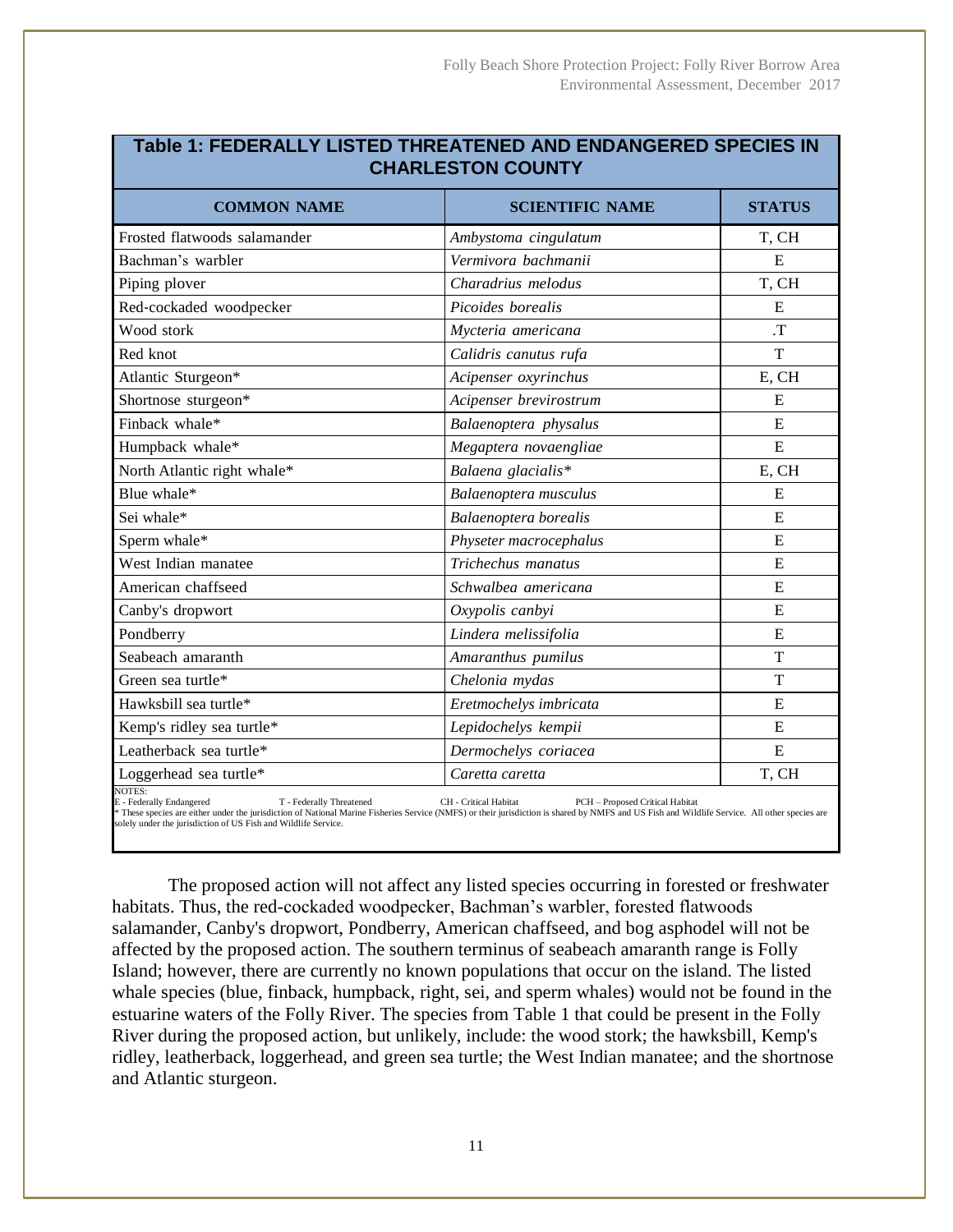The USACE's assessment of effects on threatened and endangered species under Section 7 of Endangered Species Act in the Folly River includes the operation of the dredge; however, since the work will be performed by a hydraulic cutterhead dredge, the impacts to these species will be minimal. Effects on sturgeon could include entrainment in the dredge, interaction with the sediment plume, reduction in available forage, and disturbance due to vessel-created sounds. However, given the limited number of sturgeon expected to use the site as habitat (the Folly River is not identified as Atlantic sturgeon critical habitat by NMFS), and the use of a hydraulic cutterhead suction dredge, the potential for interaction is limited. Likewise, it's unlikely for sea turtles to be present in the Folly River, and the use of the cutterhead dredge limit potential for interaction. The Folly River is also not suitable habitat for nesting sea turtles. It would be rare to find the West Indian manatee, which inhabits Florida, in the area but they do pass through South Carolina when moving up the coast and have been observed in various locations. Wood storks could be in the vicinity of the Folly River, but the habitat conditions overall of the Folly River are likely not suitable for wood storks.

The endangered piping plover and threatened red knot can be found nesting nearby at the Bird Key Stono Seabird Sanctuary, which is in the CBRS near the mouth of the Folly River (see Figure 2). The Bird Key Stono Seabird Sanctuary is a designated State Heritage Preserve by the SCDNR to protect nesting seabirds. It is an isolated sandspit island that encompasses approximately 35 acres, but varies is size from year to year due to erosion and deposition from nearby rivers, including the Folly River. The USACE's 2017 LRR identified a number of potential locations of suitable material in the Folly River and the CBRS for the proposed renourishment. The footprint of the borrow area in the Folly River for the proposed action was defined as to minimize its proximity to the Sanctuary.

The USACE does not believe the dredging will adversely impact the Sanctuary, including any piping plover and red knot that may frequent this area. However, the USACE has generally agreed to place up to approximately 40,000 cy of material onto the Sanctuary as part of the proposed Project. As previously noted, and the USACE is currently in contact with the USFWS and SCDNR to identify the location and conditions that would be most beneficial to birds. Although the placement of sand would be a beneficial action, the placement would need to be done in manner to that reduces impacts, including by selecting a suitable location and performing the placement outside of the critical nesting season for the plover and red knot (March 15 – October 15).. Additionally, the USACE will use remotely sensed imagery to monitor the size and shape of the Bird Key Stono Seabird Sanctuary over the year following the project.

Substantial consultation has already occurred between the USACE and USFWS in preparation of a BA released by the USACE in December 2013, and issuance of a Biological Opinion by the USFWS in April 2014 for the 2014 Folly Beach Shore Protection Project. Since these documents did not address the Folly River borrow area, USACE initiated formal consultation with USFWSwith preparation of an amended BA. Additionally, the USFWS issued a Biological Opinion for the City of Folly Beach's proposed Folly Beach Renourishment and Groin Rehabilitation Project on November 1, 2017 (Appendix 8). Although the groin project by the City is a separate project, the 2017 Biological Opinion already addresses use of the Folly River borrow area, and the portions of the placement area for this emergency rehabilitation coincide with the area of the groin project. Based on these facts, it is the USACE's understanding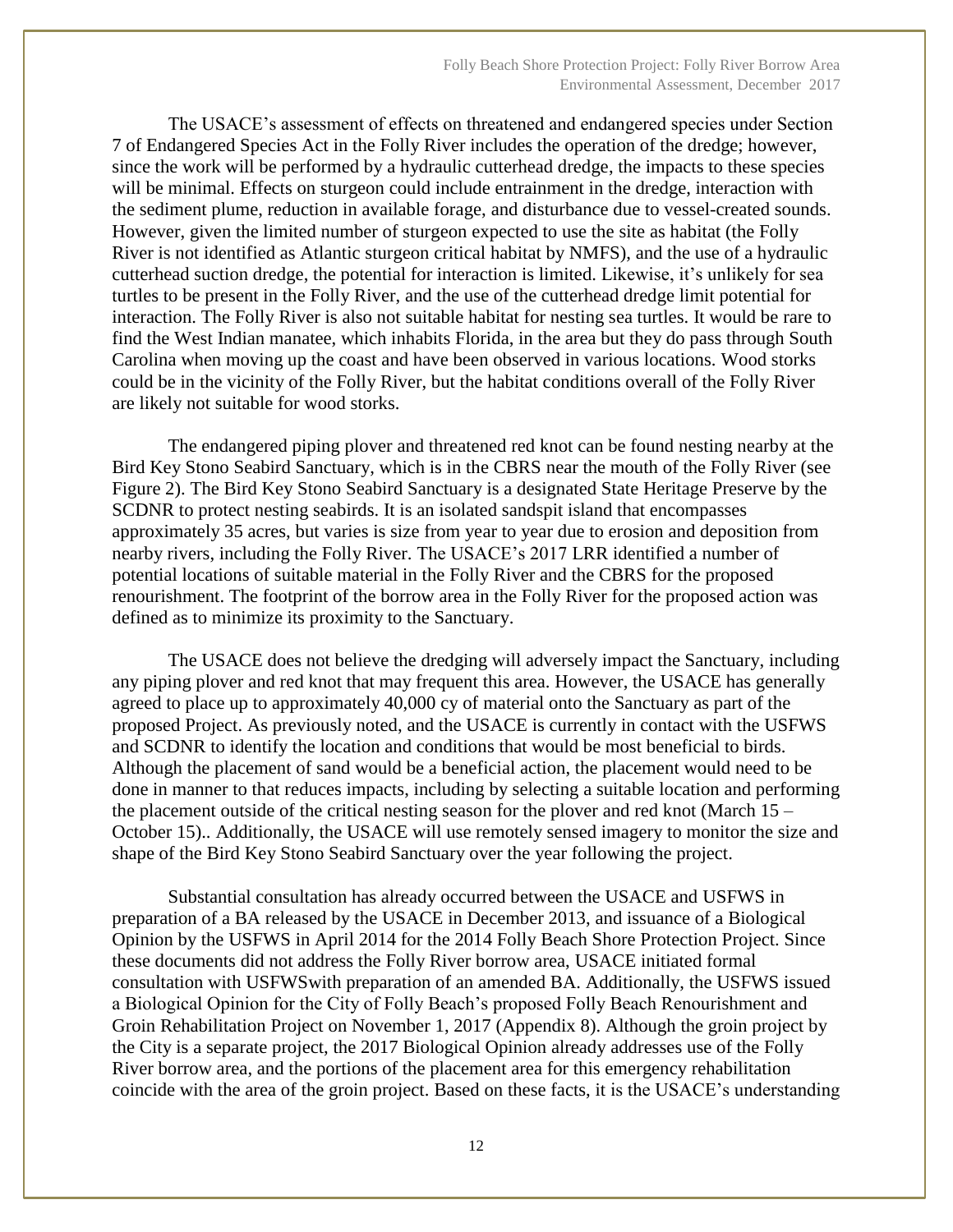that USFWS plans to amend their November 1, 2017 Biological Opinion in response to the amended BA that the USACE has prepared for the Project. Based on discussions to date, the USACE anticipates that the amended Biological Opinion will be consistent with the determinations the USACE is making in this EA (and past NEPA documentation) associated with this Project.

Consultation with the NMFS with respect to the ESA is following NMFS' emergency consultation protocols. No takes are anticipated because of limited presence of threatened or endangered marine species and critical habitat, and because of the existence of a Regional Biological Opinion (RBO) for the South Atlantic Region and the USACE's past and present commitment to adhere to the Terms and Conditions of the RBO.

Therefore, with respect to threatened and endangered species and critical habitat, the USACE has determined that the proposed action to use the Folly River for the Project has:

- No effect on seabeach amaranth and on blue, finback, humpback, sei, sperm, and Atlantic right whale
- May affect, but is not likely to adversely affect the wood stork; west Indian manatee; Kemp's ridley sea turtle, leatherback sea turtle, hawksbill sea turtle, green sea turtle, loggerhead sea turtles, shortnose and Atlantic sturgeon, piping plover, and rufa red knot.
- May affect, but is not likely to adversely affect critical habitat for piping plovers and red knot.

**Cultural Resources:** Federal undertakings must comply with the Archaeological and Historical Preservation Act of 1974 (16 USC 469-469c), the Abandoned Shipwreck Act of 1987 (PL 100-298; 43 USC 2101- 2106), The National Historic Preservation Act of 1966, as amended (54 U.S.C. § 300101 et seq.) and the Advisory Council on Historic Preservation's implementing regulations 36 CFR Part 800 (protection of Historic Properties). Section 106 of the National Historic Preservation Act (NHPA) requires Federal agencies to provide the Advisory Council on Historic Preservation with a reasonable opportunity to comment on a Federal undertaking. The placement of sand on beaches and the use of sand from borrow areas are typically subjected to such investigations in order to locate cultural resources, including historic properties for purposes of NHPA Section 106 review.

Since previous investigations for the Project and dredging of Folly River have not found historical or archeological resources, none are anticipated for this emergency rehabilitation. However, the USACE will perform magnetometer and side-scan survey of the pipeline alignment from the borrow area to ensure no cultural resources are being impacted. If any unexpected resources are discovered while conducting the proposed action, the USACE requires that operations be halted immediately to avoid the resource. The USACE will report the discovery to the South Carolina State Historic Preservation Office and South Carolina Institute of Archeology and Anthropology electronically in a timely manner. Additional surveys will then be conducted to identify potential areas to relocate any pipeline, anchors, buoys, or equipment associated with the dredge pipeline at least 100 feet from the cultural resource.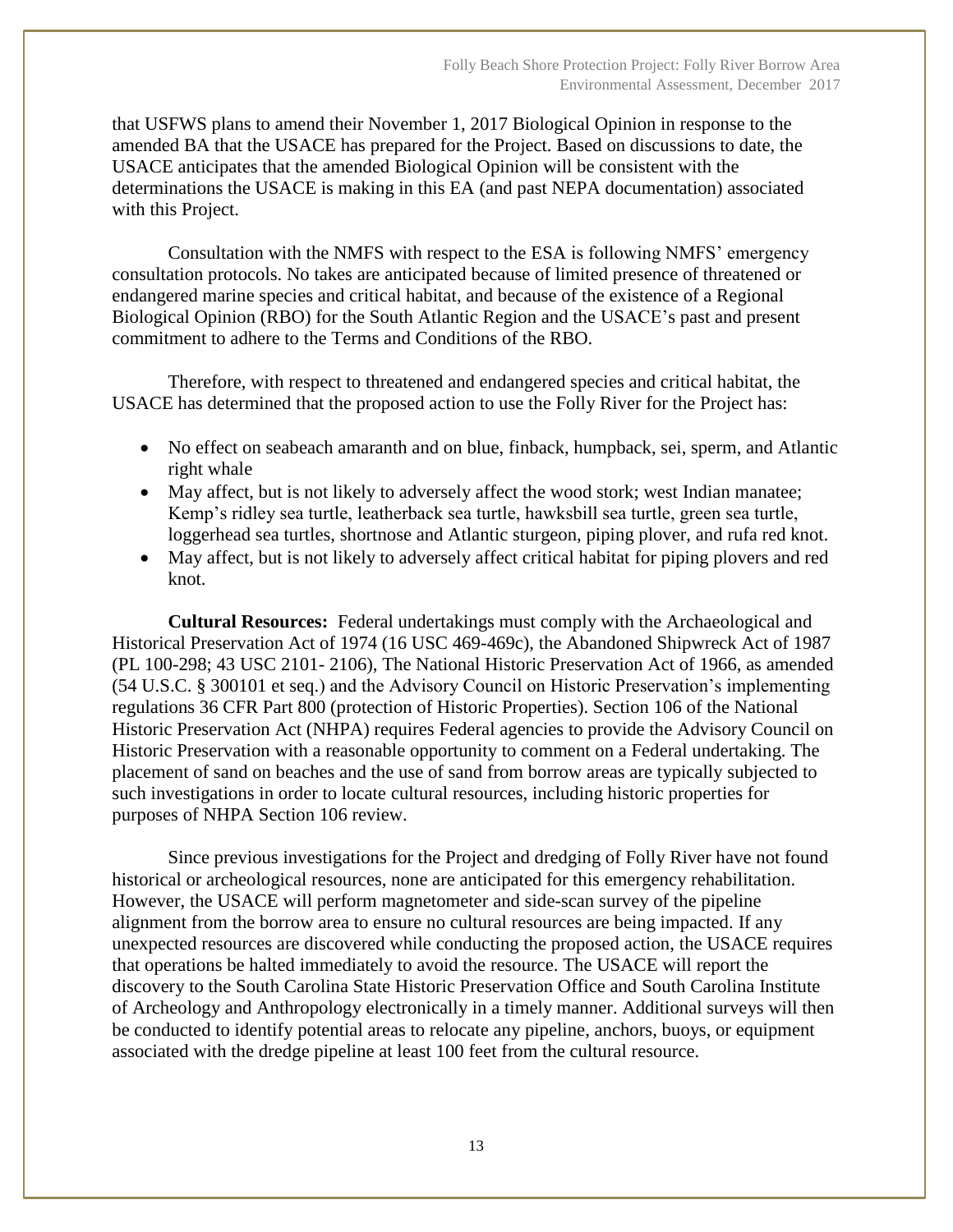**Coastal Zone Consistency:** The Coastal Zone Management Act (CZMA), passed in 1972, provides for the management of the nation's coastal resources by balancing economic development with environmental conservation. The goal of the CZMA is to "preserve, protect, develop, and where possible, to restore or enhance the resources of the nation's coastal zone." The CZMA applies to many different federal actions including federal agency activities, federal license or permit activities, outer continental shelf plans, and federally assisted state projects. The CZMA promotes cooperation and coordination between states and the federal government in order to promote federal consistency and protect our nation's coastal resources. Federal agencies provide states with a consistency determination for federal agency activities.

In 2014, the South Carolina Department of Health and Environmental Control/Office of Ocean and Coastal Resource Management (OCRM) concurred that the 2014 renourishment effort of the Folly Beach Shore Protection Project was consistent with the South Carolina Coastal Zone Management Program (Appendix 9). The USACE has again reviewed the applicable state policies and requested South Carolina OCRM's concurrence with the determination that the proposed renourishment of the Project is consistent to the maximum extent practicable with the enforceable policies of South Carolina Coastal Zone Management Program. This determination is supported by analysis of the proposed Project with the following applicable enforceable resource policies of the South Carolina Coastal Zone Management Program: (1) Wildlife and Fisheries Management, (2) Dredging, (3) Erosion Control, (4) Activities in Areas of Special Resource Significance, and (5) Beach and Shoreline Access.

**Environmental Justice, Protection of Children:** No disproportionately high and adverse environmental effects are anticipated for low income or minority communities as a result of the emergency rehabilitation proposed herein. Similarly, the proposed action does not present any material environmental health or safety risk to children.

#### **6. Public Coordination**

The Council on Environmental Quality (CEQ) regulations require that federal agencies "(a) make diligent efforts to involve the public in preparing and implementing their NEPA procedures and (b) provide public notice of NEPA-related hearings, public meetings, and the availability of environmental documents so as to inform those persons and agencies who may be interested or affected (40 CFR 1506.6(a) and (b)). As such, a draft of this document was shared with Federal, State, Tribal, and local government entities having jurisdictional responsibilities, or otherwise having an interest in the project, as well as members of the public. All comments received during the comment period are included in Appendix 11 of this final EA. The USACE's responses to the comments can also be found in Appendix 11, and have been incorporated into the final EA as appropriate.

#### **7. Conclusion**

This EA describes the position of the USACE on the effected environment and environmental impacts of dredging and transporting material from the Folly River for the proposed Flood Control and Coastal Emergencies rehabilitation of Folly Beach to the pre-storm condition. In order to appropriately supplement existing NEPA documentation, water quality,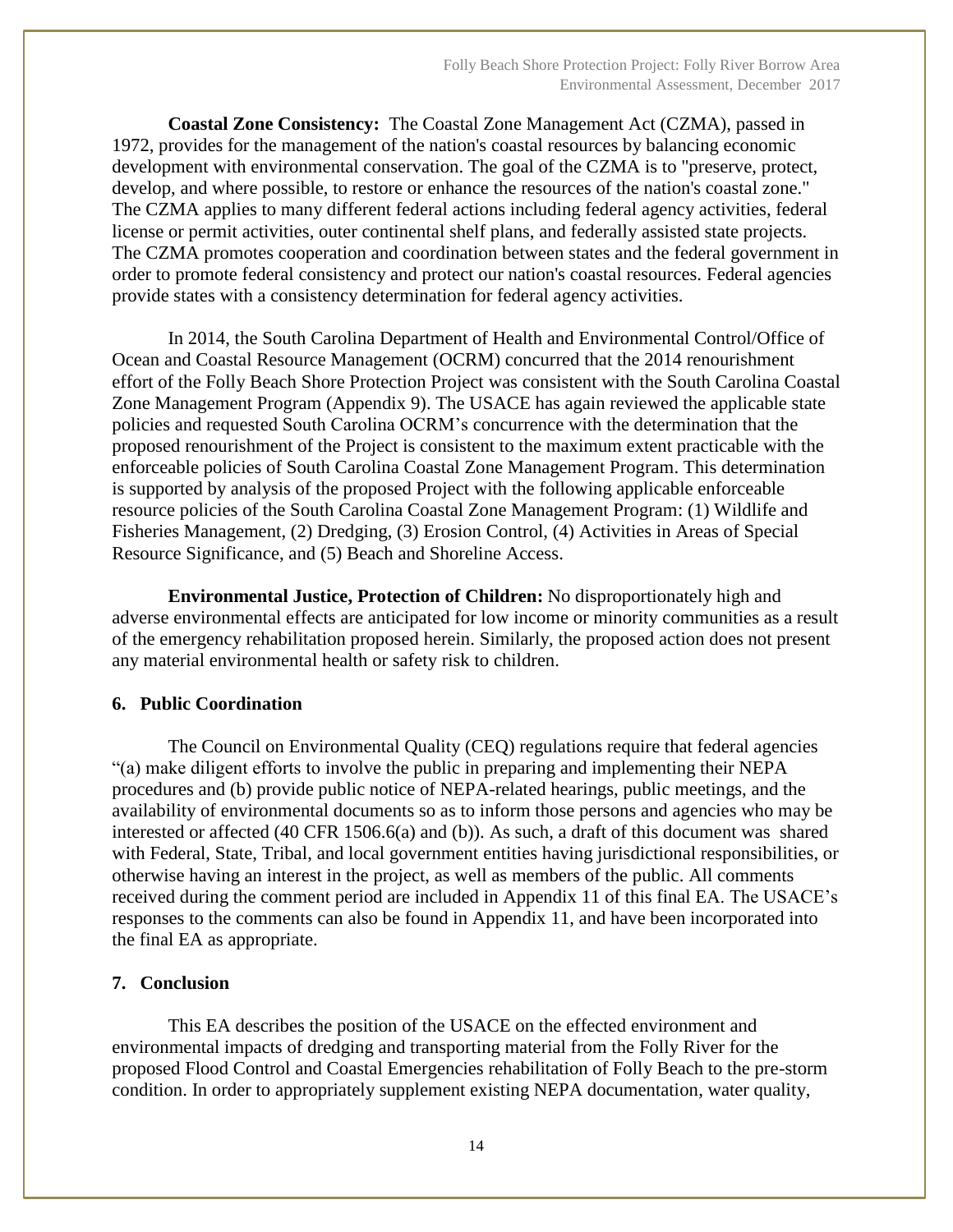benthic resources, essential fish habitat, threatened and endangered species, cultural resources, coastal zone management consistency, and allowable use of the CBRS were reviewed. In conclusion, the proposed action for the use of the Folly River for the proposed emergency renourishment does not involve a substantial change to the project or significant new circumstances or information relevant to environmental concerns and bearing on the proposed action or its impacts such that the preparation or supplementation of an Environmental Impact Statement (EIS) is warranted. Accordingly, USACE will issue a Finding of No Significant Impact (FONSI).

#### **8. References**

- Bowen, P.R., and G.A. Marsh. 1988. *Benthic Faunal Colonization of an Offshore Borrow Pit in Southeastern Florida*. Misc. Rept. D-88-5. U.S. Army Corps of Engineers, Dredging Operations Technical Support program, Vicksburg, MS.
- Jutte, P.C. and R.F. Van Dolah, 2000. An assessment of benthic infaunal assemblages and sediments in the Joiner Bank and Gaskin Banks borrow areas for the Hilton Head renourishment project. Final Report, Marine Resources Research Institute, South Carolina Department of Natural Resources. 34 pp + appendices.
- Jutte, P.C., R.F. Van Dolah, and P.T. Gayes, 2002. Recovery of benthic communities following offshore dredging, Myrtle Beach, South Carolina. Shore & Beach, 70(3), 25-30.
- Naqvi, S.M., and C.H. Pullen. 1982. *Effects of beach nourishment and borrowing on marine organisms*. U.S. Army Corps of Engineers, Coastal Engineering Research Center, Misc. Rept. 82-14. Vicksburg, MS.